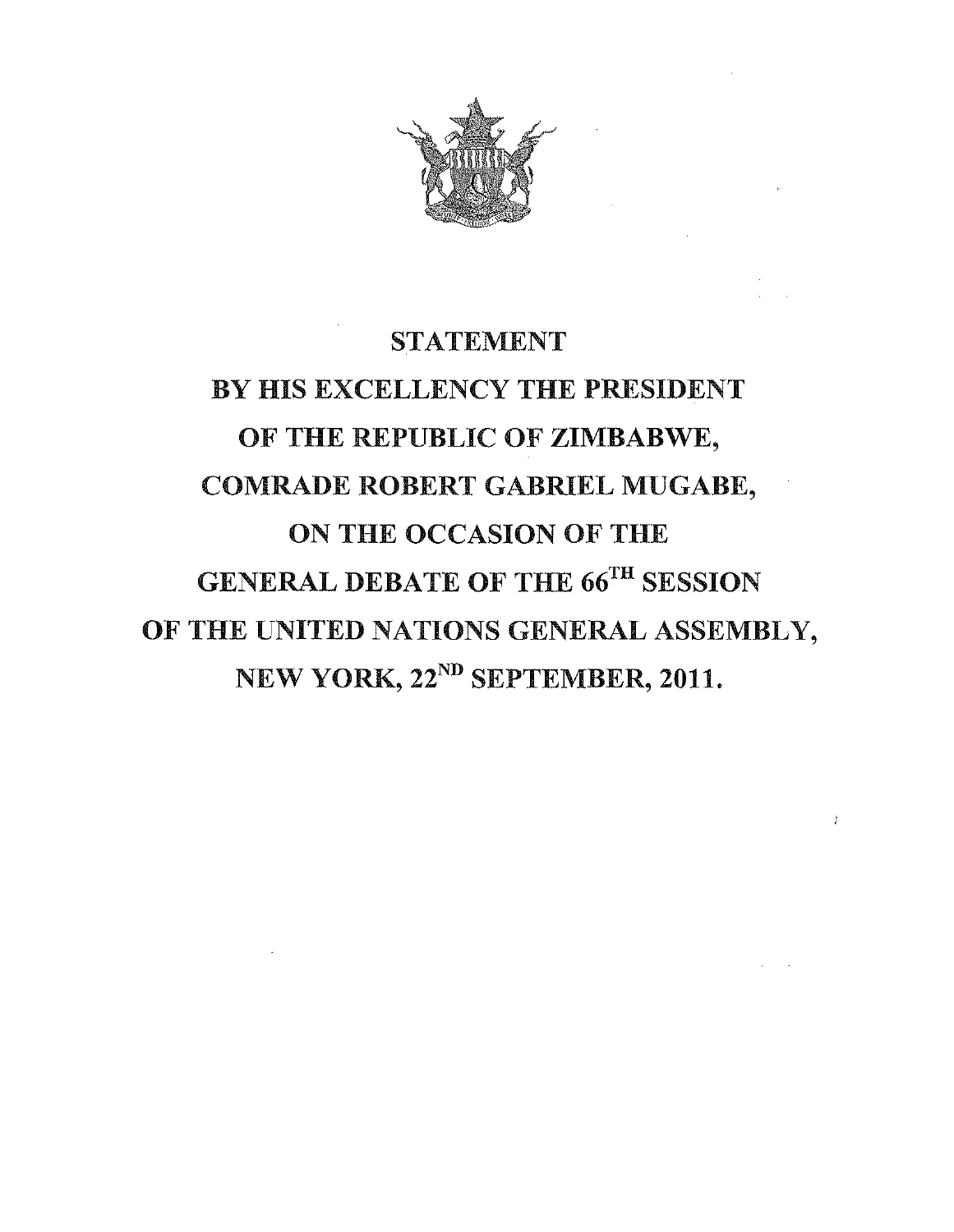Your Excellency, Mr Nassir Abdulaziz Al-Nasser, President of the 66<sup>th</sup> Session of the United Nations General Assembly,

Your Majesties,

Your Excellencies, Heads of State and Government,

Your Excellency, Mr Ban Ki-moon, Secretary General of the United Nations,

Distinguished Delegates,

Ladies and Gentlemen,

Comrades and Friends.

# Mr. President,

I would like to take this opportunity to congratulate you on your election as President of the  $66<sup>th</sup>$  Session of the General Assembly. My delegation is confident that under your able leadership, the General Assembly will successfully address the pressing issues on the agenda of the current Session. I also wish to pay tribute to your predecessor, Mr Joseph Deiss, for successfully steering the proceedings of this august house during the 65th Session.

#### Mr. President,

I wish to congratulate the Secretary General, Mr Ban Ki-moon, on his re-election for a second term. The Secretary General, we remain hopeful, will strive to shepherd the United Nations in an open, transparent and inclusive multilateral approach. Such an approach, I believe, would renew and revive the hopes and expectations of developing countries in the efficacy of the world body. Zimbabwe reposes her hopes in a United Nations that recognises the equality of sovereign states as enshrined in the founding Charter.

### Mr. President,

I want to express my heartfelt congratulations to the Republic of South Sudan on its attainment of independence and its subsequent admission as the 193<sup>rd</sup> member of the United Nations family. As we all congratulate this new nation, Zimbabwe calls upon the international community to render all the necessary support to its government and people in tackling the numerous development challenges that lie ahead. Zimbabwe stands ready to make its modest contribution to that end.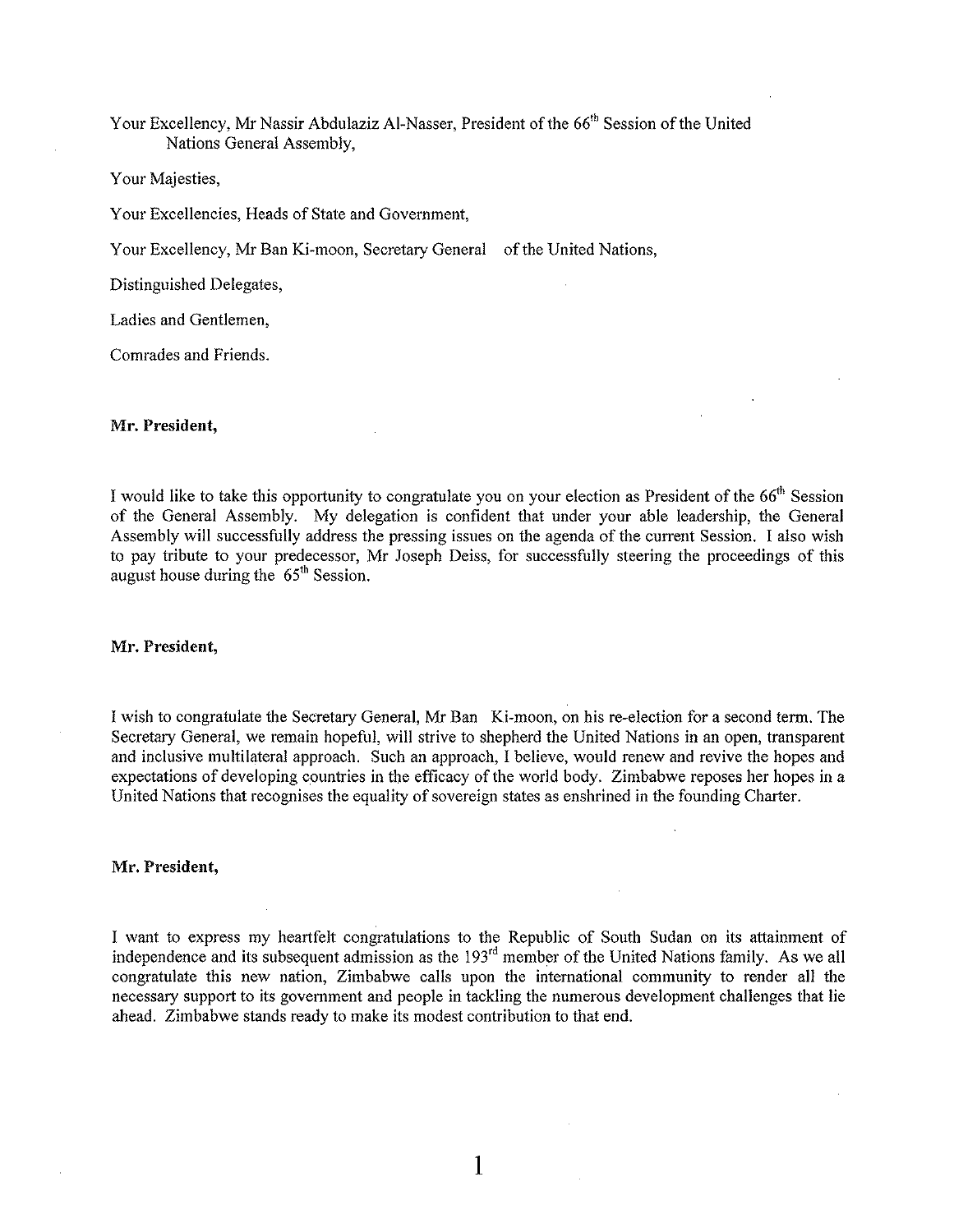#### Mr. President,

The theme, "The role of mediation in the settlement of disputes," is most apt. But, how do we, the U.N. members, measure in relation to it in our activities here at the United Nations and out there in the real world? It is my principled view that we must be duty and honour bound to operationalise the principles upon which the Charter of the United Nations is based. We must not be guilty of manipulating that Charter to serve our particular or sectional designs and ambitions. The Charter is our set of commandments that must be strictly obeyed by each and every member if international and regional peace is to be maintained. We cannot honestly say this is the position today in regard to NATO states versus Libya. Whatever political disturbances might have first occurred in Bengazi, the process of mediation and peaceful negotiations was never given full play.

It was deliberately and blatantly excluded from shedding positive influence over developments. There was quick resort to invoking Chapter VII of the Charter with gross deliberate misinterpretation of the scope of the mandate originally given NATO to oversee and protect civilians.

Mr. President, bilateral hatreds and quarrels or ulterior motives must not be allowed to creep into considerations of matters pertaining to threats to international peace and security, or to the principle ofthe Responsibility to Protect.

We are yet to be convinced that the involvement of the mighty powers in Libya's affairs has not hindered the advent of the process of peace, democracy and prosperity in that sister African country. Our African Union would never have presumed to impose a leadership on the fraternal people of Libya as NATO countries have illegally sought to do. At the very least, the African Union would have wished to join those principled members of this august body who preferred an immediate ceasefire and peaceful dialogue in Libya. The African Union was and remains fully seized with this crisis and will spare no energies in fully complementing the U.N. so that peace returns to Libya and its tormented people. We wish that process God's speed.

# Mr. President,

The newly minted principle of the Responsibility to Protect (R2P) should not be twisted to provide cover for its pre-meditated abuse in violating the sacred international principle of non-interference in the domestic affairs of states because to do so amounts to an act of aggression and destabilisation of a sovereign state. Moreover, to selectively and arbitrarily apply that principle merely serves to undermine its general acceptability. Indeed, more than other states, all the five permanent members of the Security Council bear a huge responsibility in this regard for ensuring that their historical privilege is used more to protect the U.N. Charter than to breach it as is happening currently in Libya through the blatant illegal, brutal and callous NATO's murderous bombings.

After over twenty thousand NATO bombing sorties that targeted Libyan towns, including Tripoli, there is now unbelievable and most disgraceful scramble by some NATO countries for Libyan oil, indicating thereby that the real motive for their aggression against Libya was to control and own its abundant fuel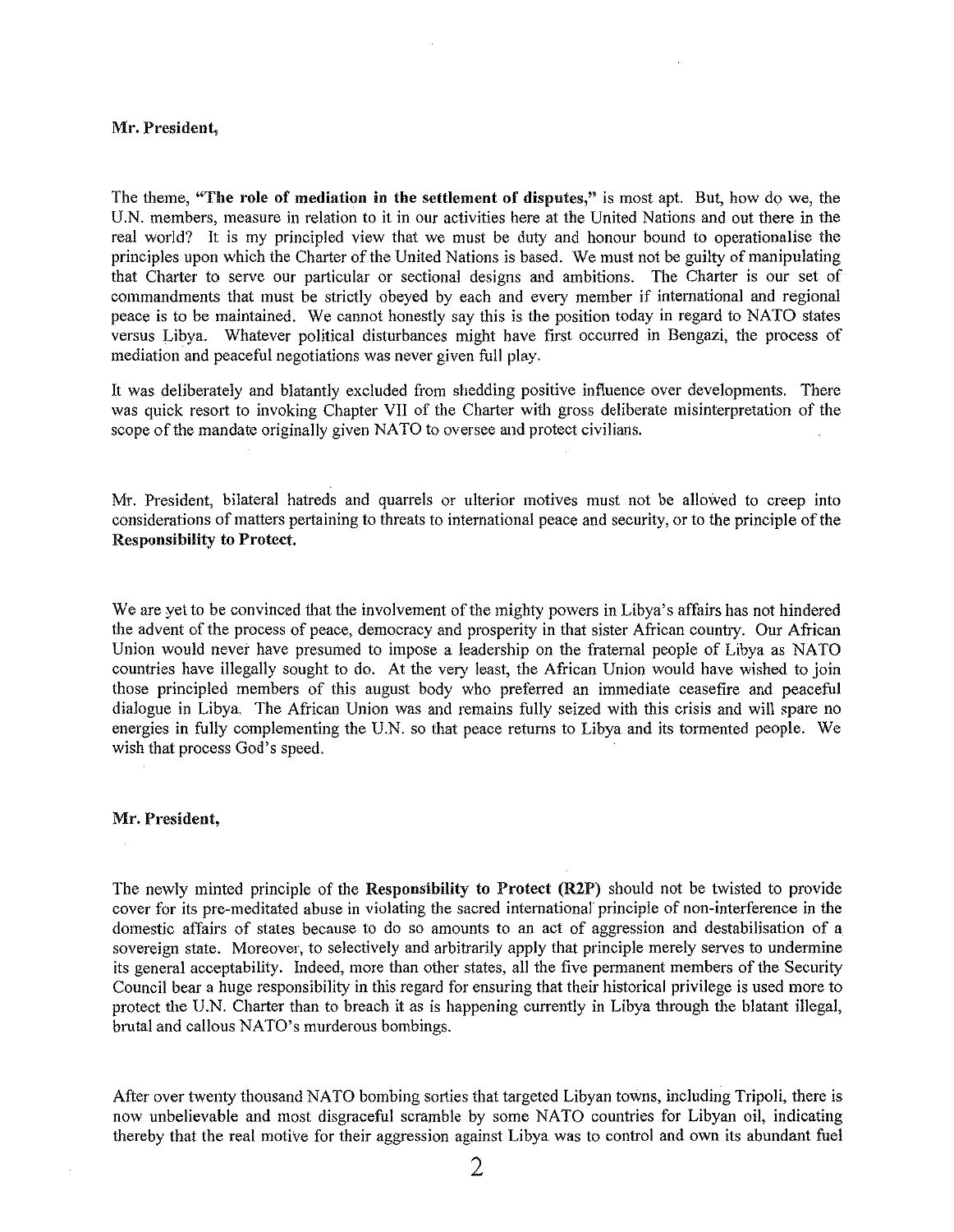resources. What a shame! Yesterday, it was Iraq and Bush and Blair were the liars and aggressors as they made unfounded allegations of possessions of weapons of mass destruction. This time it is the NATO countries the liars and aggressors as they make similarly unfounded allegations of destruction of civilian lives by Gaddafi:

## Mr. President,

When we in Zimbabwe sought to redress the ills of colonialism and racism, by fully acquiring our natural resources, mainly our land and minerals, we were and still are subjected to unparalleled vilification and pernicious economic sanctions, the false reasons alleged being violations of the rule of law, human rights, and democracy. My people have condemned these illegal sanctions and recently over two million signatures of protesters have demonstrated their antipathy to them. We thank SADC and the African Union for supporting us and demanding the immediate removal of the illegal sanctions.

## Mr. President,

We in Africa are also duly concerned about the activities of the International Criminal Court (ICC) which seems to exist only for alleged offenders of the developing world, the majority of them Africans. The leaders of the powerful Western States guilty of international crime, like Bush and Blair, are routinely given the blind eye. Such selective justice has eroded the credibility of the ICC on the African continent.

# Mr. President,

My country continues to work with others for a revitalised General Assembly. However, our ambitions extend to the need to reform the Security Council as well. Africa's call for at least two permanent seats for its members on the Security Council has been constant for decades. Africa cannot remain as the only region without permanent membership in the Security Council.

## Mr. President,

The current global economic crisis and its attendant financial crisis compounds the plight of us, the most vulnerable, the developing countries. The present international economic and financial architecture has to be reformed and made to respond timeously to the real needs of all our peoples. The situation challenges the ability of our developing world to achieve the Millennium Development Goals.